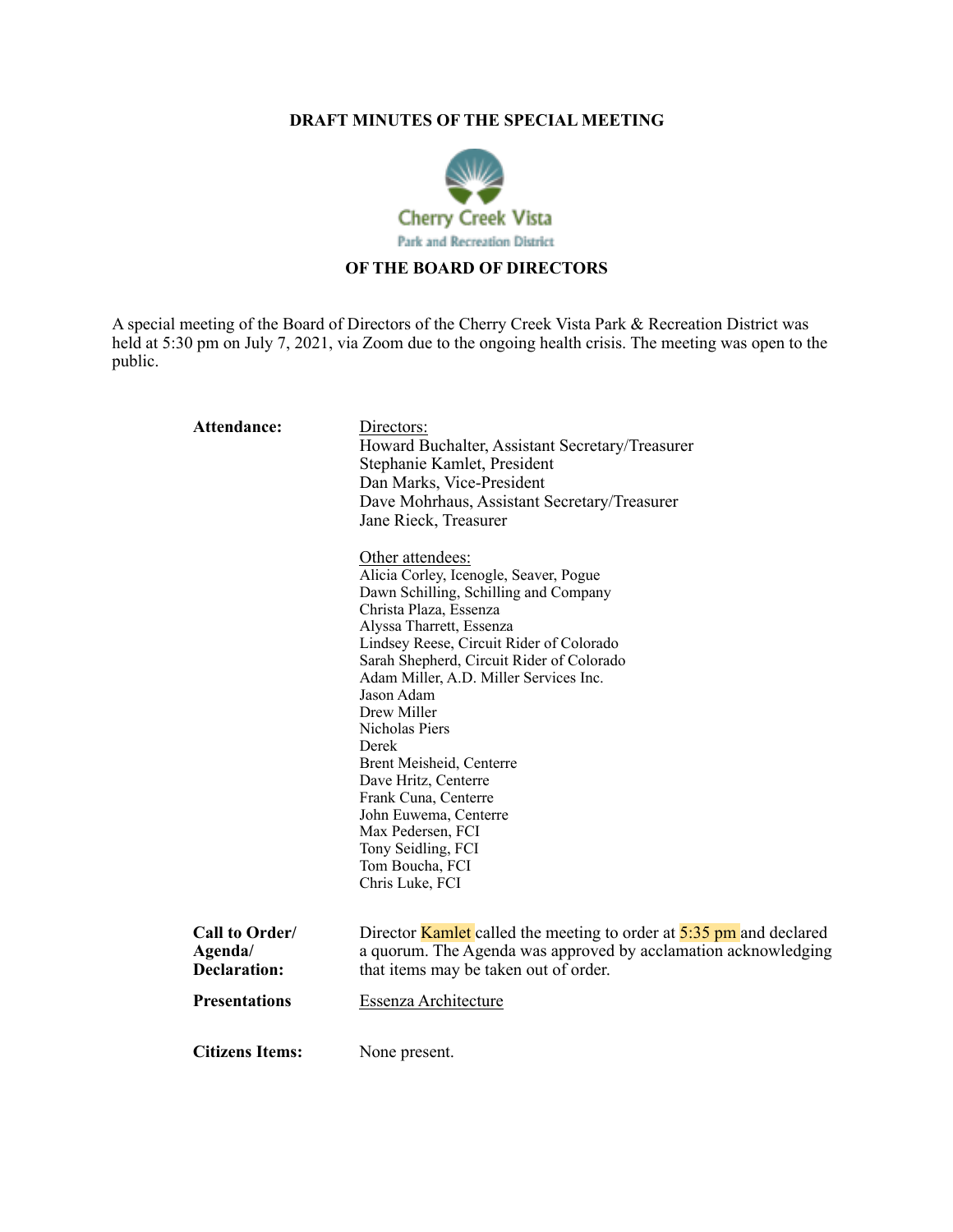Legal Items: None to report on.

**Operations and maintenance:** Pool complex construction contractor proposal selection

Proposal presentations

#### **A.D. Miller Services Inc.**

A.D. Miller Services presented their proposal to the Board including past and current projects.

The Board reviewed questions with AD Miller. Supply, cost and timeline was discussed.

#### **Centerre Construction Inc.**

Centerre Construction presented their proposal to the Board including past, current projects and approach for the project. Value engineering was reviewed in more detail and different options for cost savings.

The Board reviewed questions with Centerre. Warranty and timeline was reviewed.

### **FCI Constructors Inc**

FCI Constructors presented their proposal to the Board including past, current projects and approach for the project. Risk management and approach for protecting the existing property. Coordination with the school was discussed as well.

The Board reviewed questions with FCI. Costs

#### **Board discussion**

The Board reviewed the three contractors' presentations.

Discussion followed. Upon a motion by Director Kamlet, with a second by Director Rieck, the board voted 5-0 to approve the contract with FCI, contingent upon shade pricing, utility use etc.